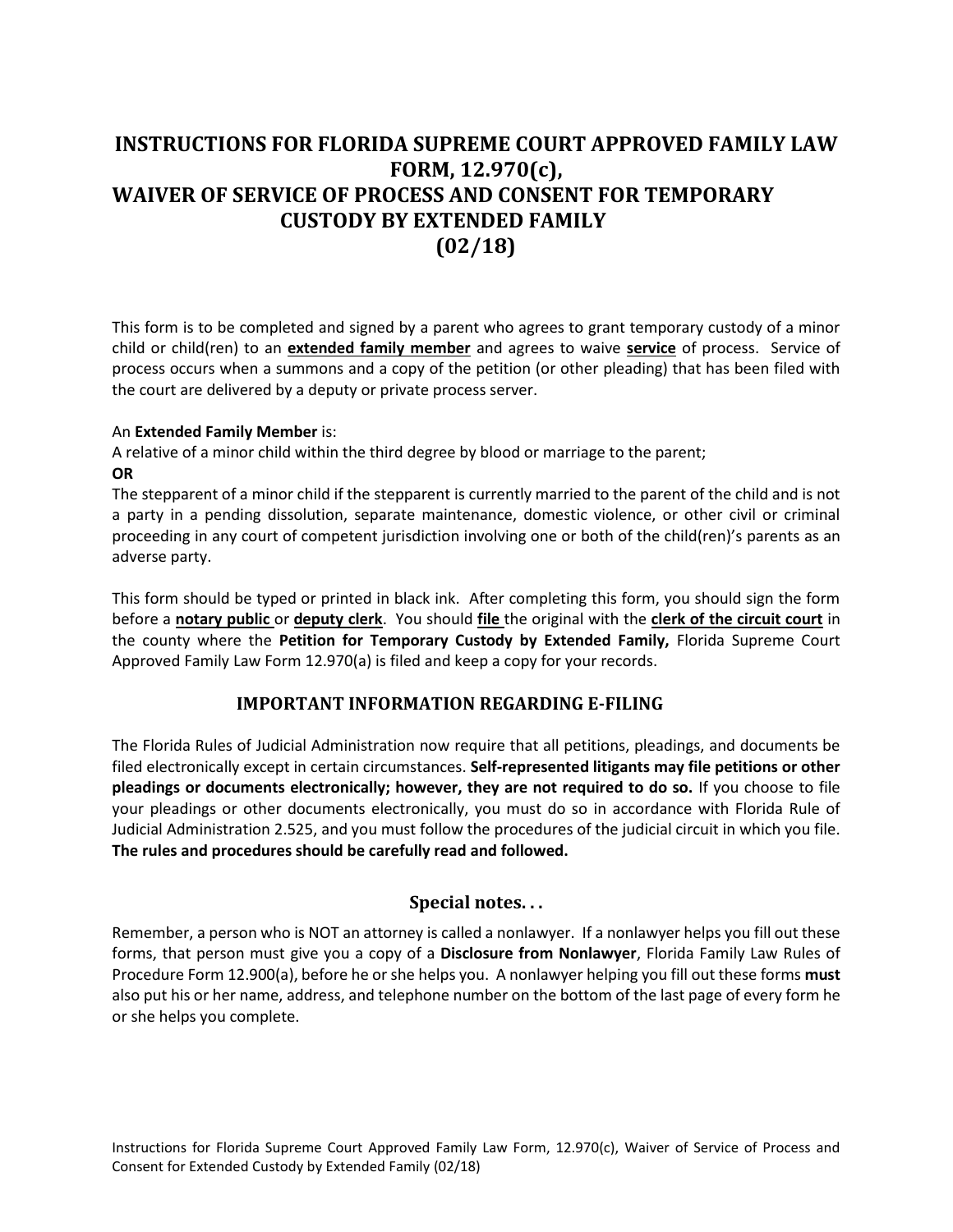IN THE CIRCUIT COURT OF THE \_\_\_\_\_\_\_\_\_\_\_\_\_\_\_ JUDICIAL CIRCUIT, IN AND FOR \_\_\_\_\_\_\_\_\_\_\_\_\_\_\_\_\_\_\_\_\_\_\_\_\_\_\_\_\_\_\_ COUNTY, FLORIDA

> Case No: \_\_\_\_\_\_\_\_\_\_\_\_\_\_\_\_\_\_\_\_\_\_\_ Division: \_\_\_\_\_\_\_\_\_\_\_\_\_\_\_\_\_\_\_\_\_\_\_

IN THE INTEREST OF

Child(ren)

Petitioner, and

\_\_\_\_\_\_\_\_\_\_\_\_\_\_\_\_\_\_\_\_\_\_\_\_\_\_\_\_\_\_\_\_\_

\_\_\_\_\_\_\_\_\_\_\_\_\_\_\_\_\_\_\_\_\_\_\_\_\_\_\_\_\_\_\_\_\_\_, Respondent/

\_\_\_\_\_\_\_\_\_\_\_\_\_\_\_\_\_\_\_\_\_\_\_\_\_\_\_\_\_\_\_\_\_\_,

| Respondent/ |  |
|-------------|--|

## **WAIVER OF SERVICE OF PROCESS AND CONSENT FOR TEMPORARY CUSTODY BY EXTENDED FAMILY**

| $I,$ {full legal name}                                                                          |  | the legal parent of <i>{child(ren)'s</i> |  |
|-------------------------------------------------------------------------------------------------|--|------------------------------------------|--|
| $name s\rangle\}$                                                                               |  | having received a copy of the Petition   |  |
| for Temporary Custody by Extended Family filed herein and waived service of process, freely and |  |                                          |  |
| voluntarily consent to the Petition filed by: {Petitioner's full legal name}                    |  |                                          |  |

 I realize that by signing this document, I am consenting to the Petitioner having temporary legal custody of the minor child(ren) and that such temporary custody is in the best interest of the child(ren). Upon entry of an Order, the Petitioner shall be able to:

- 1. Consent to all necessary and reasonable medical and dental care for the child(ren), including nonemergency surgery and psychiatric care;
- 2. Secure copies of the child(ren)'s records, held by third parties, that are necessary for the care of the child(ren), including, but not limited to:
	- a. Medical, dental, and psychiatric records;
	- b. Birth Certificates and other records, and
	- c. Educational records.
- 3. Enroll the child(ren) in school and grant or withhold consent for the child(ren) to be tested or placed in special school programs, including exceptional education; and
- 4. Do all other things necessary for the care of the child(ren).

 Florida Supreme Court Approved Family Law Form 12.970(c), Waiver of Service of Process and Consent for Temporary Custody By Extended Family (02/18)